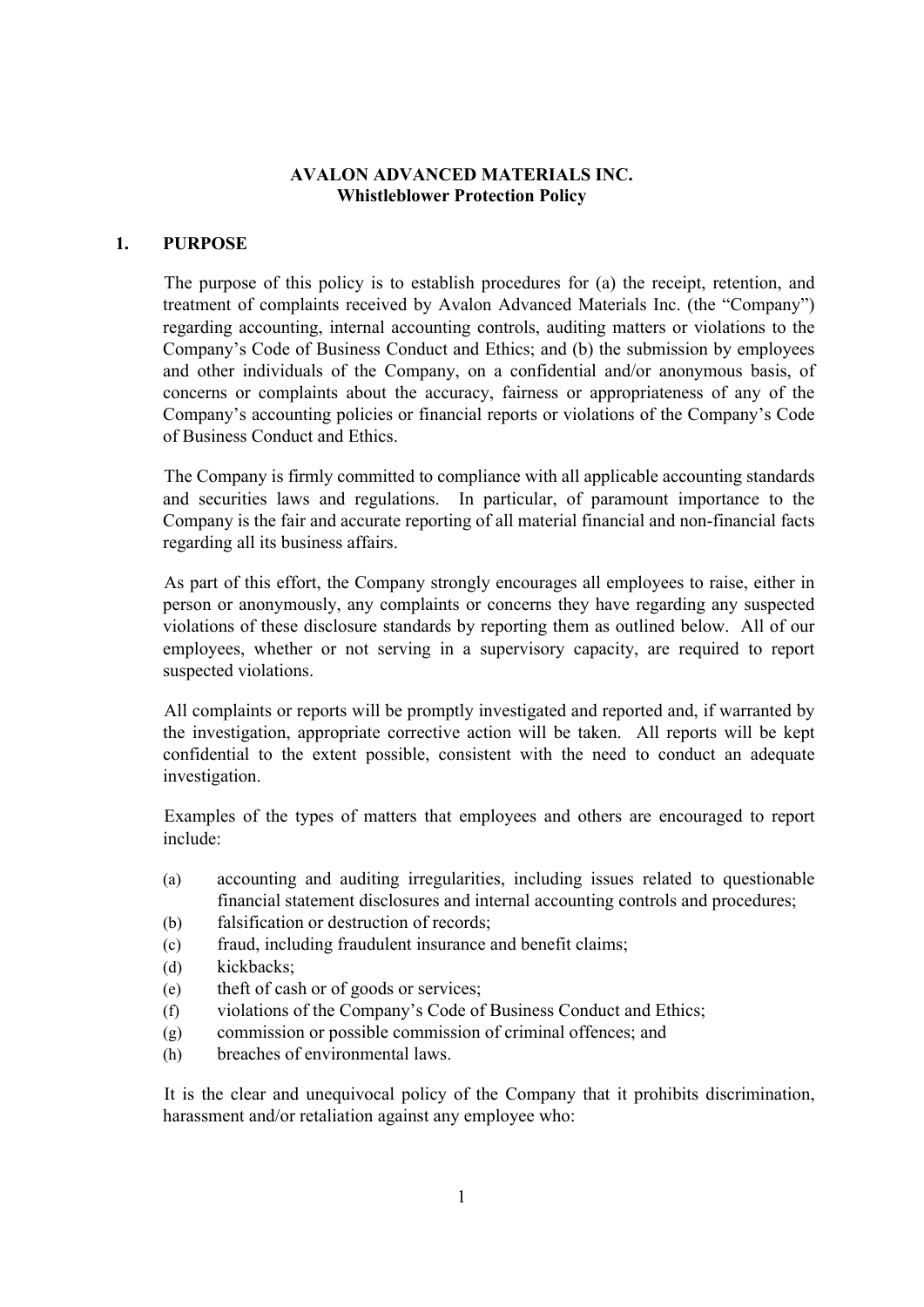- (a) reports complaints to the Audit Committee or otherwise under this policy regarding accounting, internal accounting controls, auditing matters, or violations of the Company's Code of Business Conduct and Ethics; and/or
- (b) provides information or otherwise assists in an investigation or proceeding regarding any conduct which they reasonably believe to be a violation of securities laws; laws regarding fraud; the rules or regulations of applicable securities regulatory authorities (the "Securities Regulators") and the rules of any stock exchange (the "Exchange") on which securities of the Company may be listed from time to time; any provision of law relating to fraud against shareholders; or the commission or possible commission of a criminal offence.

Everyone at the Company is responsible for ensuring that the workplace is free from all forms of discrimination, harassment and retaliation prohibited by this policy. No officer, employee, agent of or consultant to the Company has the authority to engage in any conduct prohibited by this policy.

# **2. WHISTLEBLOWER PROTECTION**

This policy protects:

- (a) any employee who legitimately and in good faith discloses an alleged violation or breach of securities laws, the laws regarding fraud, the rules or regulations of the Securities Regulators and the Exchange or any provision of the law relating to fraud against shareholders or any other matter referred to herein to a regulatory or law enforcement agency, any person with supervisory authority over the employee, or any other person working for the Company who has the authority to investigate, discover or terminate conduct prohibited by this policy;
- (b) any employee who legitimately and in good faith files, causes to be filed, testifies, participates in, or otherwise assists in a proceeding filed under securities laws, the laws regarding fraud, the rules or regulations of the Securities Regulators, or any provision of federal or provincial law pertaining to fraud against shareholders;
- (c) any employee who legitimately and in good faith provides to a law enforcement officer any truthful information relating to the commission or possible commission of any criminal offence; or
- (d) any employee who in good faith submits any complaint to the Audit Committee, regarding financial statement disclosures, accounting, internal accounting controls, auditing matters, violations of the Company's Code of Business Conduct and Ethics or any other matter referred to herein in accordance with the procedures set out below.

If an employee legitimately and in good faith engages in any of the disclosure and reporting activities listed above, the Company will not discharge, demote, suspend, threaten, harass or otherwise discriminate or retaliate against such employee in the terms or conditions of employment because of that activity. You are encouraged to contact the Chair of the Audit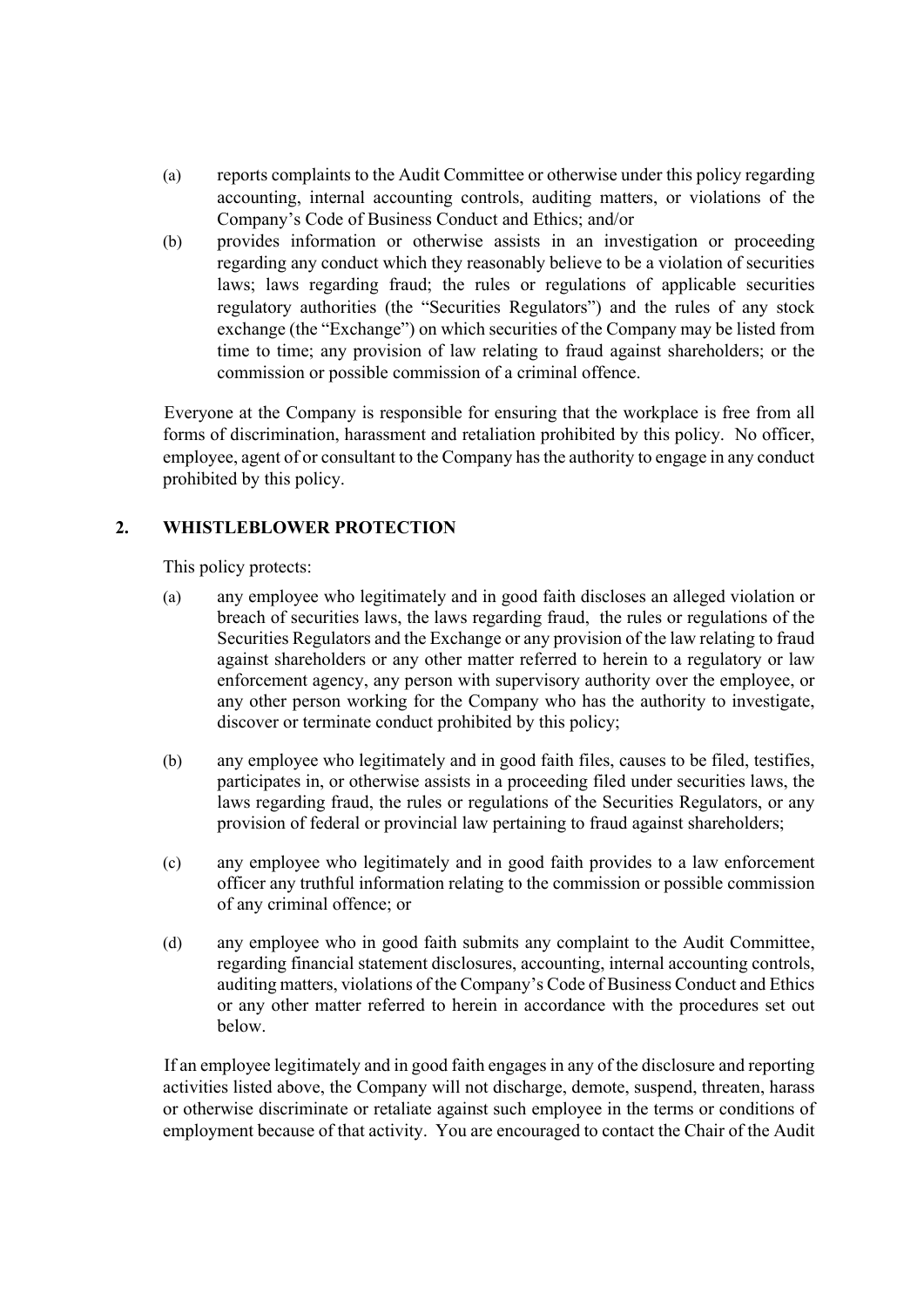Committee, the Audit Committee having specific and exclusive responsibility to investigate all reported concerns or complaints about the accuracy, fairness or appropriateness of any of the Company's accounting policies or financial reports or violations to the Company's Code of Business Conduct and Ethics. However, since such allegation of impropriety may result in serious personal repercussions for the person(s) or entity that is the subject of the complaint, the employee making the allegation of impropriety should have reasonable and probable grounds before reporting such impropriety and should undertake such reporting in good faith, for the best interests of the Company and not for personal gain or motivation.

In addition to the foregoing, the Personal Information Protection and Electronic Documents Act (Canada) ("PIPEDA") and the Personal Information Protection Act (British Columbia) ("PIPA"), provide that any person who has reasonable grounds to believe that there has been a contravention of either of PIPEDA or PIPA may notify the relevant Privacy Commissioner. The Company shall not dismiss, suspend, discipline, harass or otherwise disadvantage an employee or deny an employee a benefit because the employee, acting in good faith and on the basis of reasonable belief, has disclosed to the Privacy Commissioner that the Company has contravened or is about to contravene either of PIPEDA or PIPA.

## **3. COMPLAINT PROCEDURES**

- (a) Any individual who is aware of any conduct which may be prohibited by this policy or legitimately and in good faith believes that they have been the subject of prohibited discrimination, harassment and/or retaliation is strongly encouraged to report immediately the facts forming the basis of that belief or knowledge using the procedures set out below.
- (b) Upon receiving a complaint, the Chair of the Audit Committee will promptly conduct or mandate any officer of the Company or any other person to conduct a thorough investigation. It is the obligation of all employees, officers, directors and other stakeholders to cooperate with such investigation. Those responsible for the investigation will maintain the confidentiality of the allegations of the complaint and the identity of the persons involved, subject to the need to conduct a full and impartial investigation, remedy any violations of the Company's policies, or monitor compliance with or administer the Company's policies.
- (c) The Audit Committee may enlist employees of the Company and/or outside legal, accounting, forensic or other advisors, as appropriate, to conduct any investigation of complaints regarding financial statement disclosures, accounting, internal accounting controls, auditing matters or violations of the Company's Code of Business Conduct and Ethics. In conducting any investigation, the Audit Committee shall use all reasonable efforts to protect the confidentiality and anonymity of the complainant.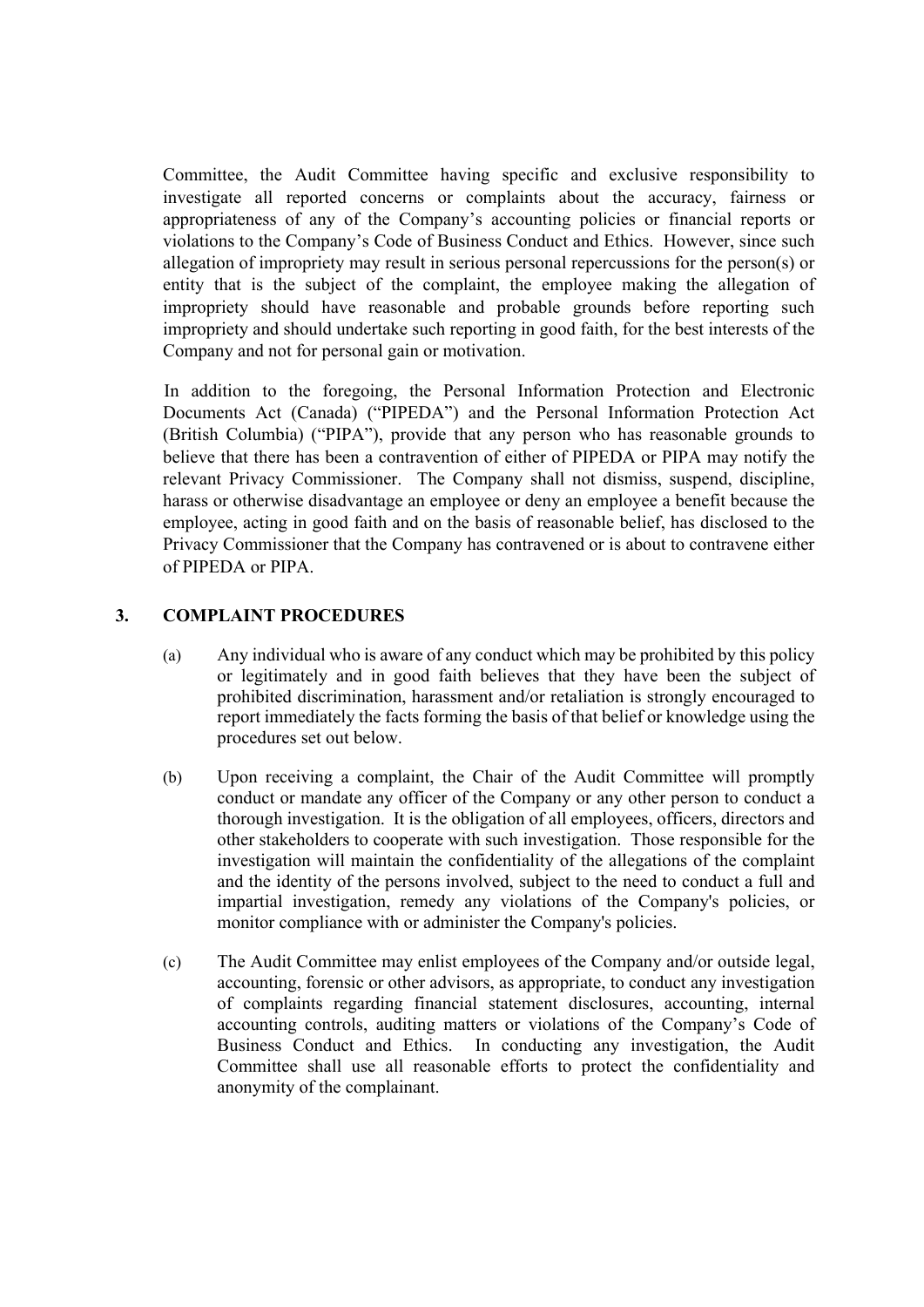- (d) The investigation generally will include, but will not be limited to, discussion with the complaining employee (unless the complaint was submitted on an anonymous basis), the party against whom allegations have been made, and witnesses, if appropriate.
- (e) In the event that an investigation establishes that an employee has engaged in improper conduct, the Company will take immediate and appropriate corrective action which may include, alone or in combination, a warning letter or reprimand, demotion, loss of merit increase, suspension or termination of that employee's employment.
- (f) In the event that the investigation reveals that the complaint was frivolously made or undertaken for improper motives or made in bad faith or without a reasonable basis, that complainant's supervisor will take whatever disciplinary action may be appropriate in the circumstances.
- (g) The Audit Committee shall retain as a part of the records of the Audit Committee any such complaints or concerns for a period of no less than seven (7) years.
- (h) The Audit Committee will review and evaluate this Policy on an annual basis to determine whether the Policy is effective in providing appropriate procedures to report violations or complaints regarding accounting, internal accounting controls, auditing matters or violations. The Audit Committee will submit any recommended changes to the Board for approval.

### **4. DESIGNATED PERSONS:**

Employees (or others) desiring to report a complaint or concern may choose one of the following options to report such complaint or concern:

(a) Contact the Audit Committee Chair by telephone, in writing or by e-mail (marked 'CONFIDENTIAL"):

Mr. Alan Ferry c/o Avalon Advanced Materials Inc. 130 Adelaide Street West Suite 1901 Toronto, ON M5H 3P5 Phone: E-mail: alanferry@avalonam.com

(b) E-mail an independent director on the Company's Board of Directors (marked "CONFIDENTIAL"):

Ms. Naomi Johnson – njohnson@avalonam.com Mr. John Fisher – jfisher@avalonam.com Ms. Marilyn Spink – mspink@avalonam.com